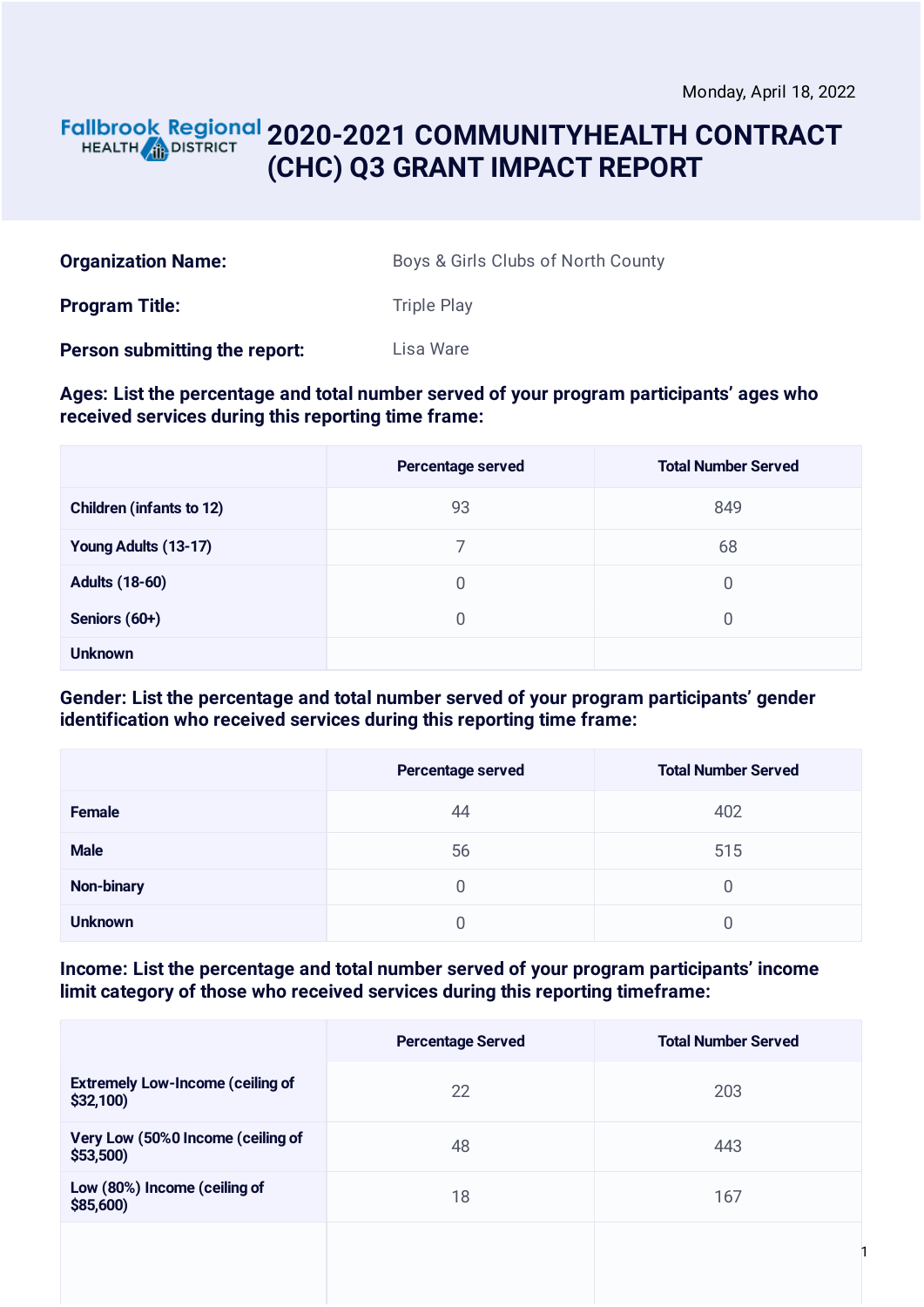|                                  | <b>Percentage Served</b> | <b>Total Number Served</b> |
|----------------------------------|--------------------------|----------------------------|
| <b>Higher than listed limits</b> | 12                       | 104                        |
| <b>Unknown</b>                   |                          |                            |

**How many District residents directly benefited (participant/client)from this program in this reporting quarter?** 1200

# **GOALS & OBJECTIVES**

#### **Please provide the Goal 1 statement from your application. Discuss the actions within each objective and provide your outcome data accordingly.**

Improve overall health of the youth members of the Boys & Girls Clubs of North County. Obj. #1 Hire and train staff members to provide daily Triple Play activities at each of the 8 sites during the school year. Obj. #2 Provide 60 minutes of vigorous physical activity each day at each site for a total of 400 members daily. Obj. #3 Provide 3 family nights per year at each site. Measurement #1. Hiring and training logs are kept to ensure that each site has at least 1 trained and competent staff able to deliver Triple Play activities at each site. Measurement #2. Lesson plans and attendance logs kept for each site will show the activity and the number of members participating for each day at each site. Quarter 3 ADA was 573. Measurement #3. Participation logs will be kept for parent nights. Because of Covid restrictions we are not allowed to have people on campus, although we were allowed to let parents into our gym to watch our basketball season. This was approximately 400 people.

#### **Please provide the Goal 2 statement from your application. Discuss the actions within each objective and provide your outcome data accordingly.**

The Fallbrook Regional Health District will be acknowledged in our social media, website an in printed materials.

The Boys & Girls Clubs of North County mentions FRHD at least quarterly i our social media posts.

## **PARTICIPANT SUCCESS STORY**

#### **Participant Success Story:**

The Boys & Girls Clubs of North County in partnership with Palomar Family Counseling has collaborated to help our members with their social emotional growth. Palomar Family Counseling now serves members at 6 BGC sites in the after school setting. Palomar provides one on one services to members as well as small group. After the members returned to school from being off for so long due to Covid-19, the BGC staff realized some of our kids were having a difficult time transitioning back to school. Palomar has stepped in with small groups to help members identify and deal with strong emotions, make and keep friends, deal with the stress and anxiety of illness and death in their families. The collaboration with Palomar Family Counseling is giving our members the help they need to make a smooth transition.

## **ACKNOWLEDGEMENT**

**Please describe how the Fallbrook Regional Health District's Community Health Contract - Grant investment toward this program was acknowledged during this reporting timeframe.**

We acknowledged on our Facebook page and in our Club newsletter.